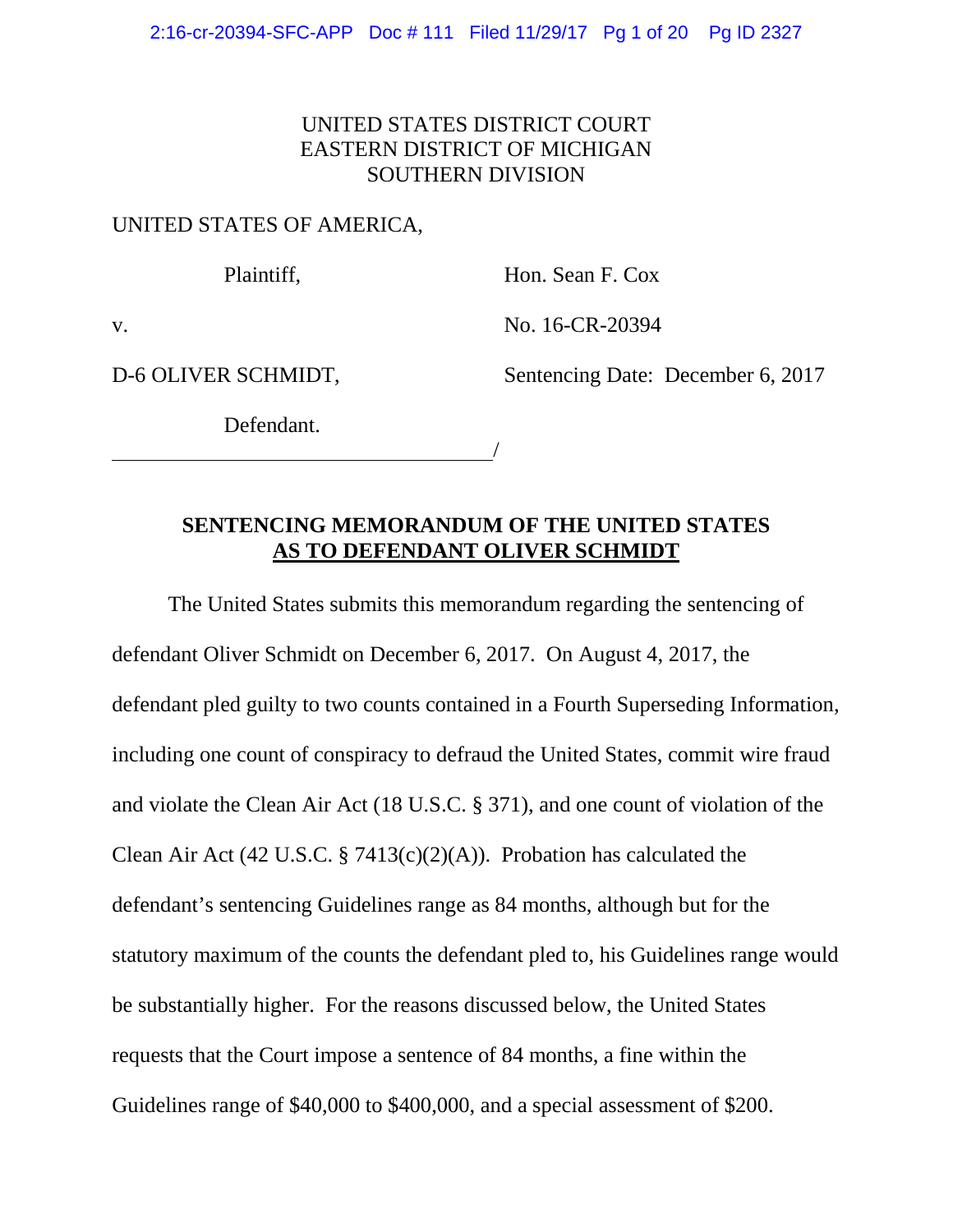#### **FACTUAL BACKGROUND**

## **I. The Underlying Criminal Scheme**

The defendant has been convicted of participating in one of the largest corporate fraud schemes in American history. The underlying fraud involved Volkswagen (VW)'s importation and sale of approximately 600,000 vehicles into the United States equipped with illegal software, which enabled those vehicles to evade U.S. emissions requirements, and concealment of that fact from U.S. consumers and regulators for nearly a decade. VW's German parent (VW AG) pleaded guilty on March 10, 2017 to three felonies arising out of this course of criminal conduct, and agreed to pay a \$2.8 billion criminal fine.

The defendant was as senior manager at VW who headed the company's U.S. engineering and environmental office (EEO) from 2012 through early 2015. In this role, the defendant interacted with U.S. regulatory authorities on a regular basis, as one of his responsibilities was securing regulatory approval for VW vehicles to be sold on the U.S. market. The defendant left this position in the United States in approximately February 2015 and returned to his native Germany, where he became an assistant to Heinz-Jakob Neusser, a senior VW executive named as a defendant in this case, who was responsible for powertrain development of VW AG and served as a member of VW brand's management board.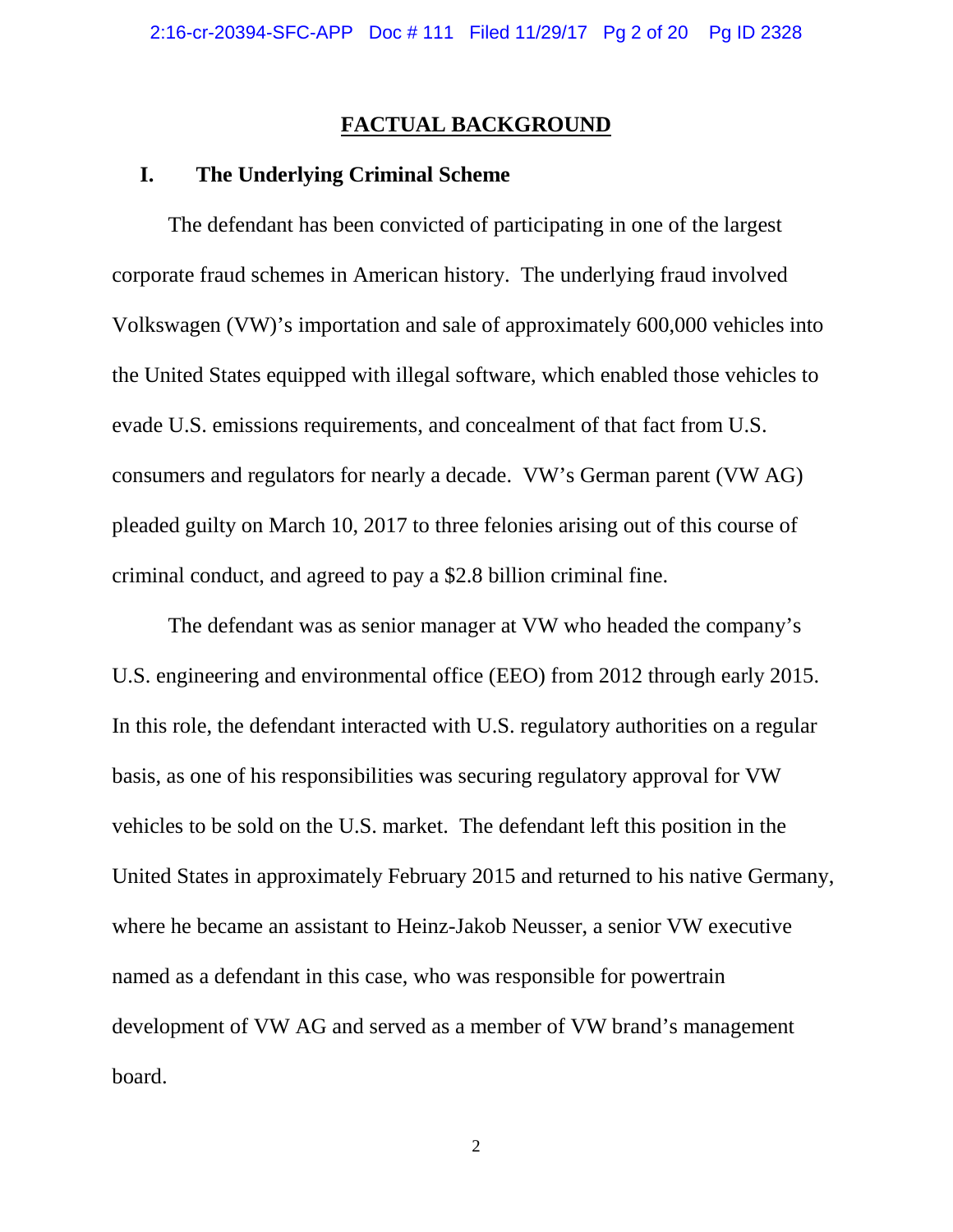The conspiracy to evade environmental regulations was discovered after March 2014, when a third-party study identified substantial discrepancies in the emissions performance of VW diesel vehicles when undergoing U.S. emissions testing in the laboratory, as opposed to when those vehicles were driven on the road. The true explanation for these discrepancies was that VW had installed software enabling the vehicles to recognize when they were being tested in laboratory conditions, and to reduce their emissions to acceptable levels during such testing. Rather than admit this fraud to U.S. regulatory authorities, VW pursued a strategy to conceal the existence of the cheating software (termed a "defeat device") from U.S. regulators and the U.S. public.

Following publication of the third-party study, U.S. regulators attempted to engage with VW to understand the reasons for the elevated emissions when VW's diesel vehicles were operated in real-world conditions. VW's strategy of obfuscation entailed providing regulators with documents and data suggesting that highly technical problems explained the discrepancies, while knowing that the cheating software was the reason for the differences in emissions performance.

In July 2015, Schmidt participated in an internal meeting with senior VW management at which the defeat device was discussed and described in detail. At the time, VW was under considerable pressure to obtain the necessary regulatory approval to sell model year 2016 diesel vehicles in the United States – approval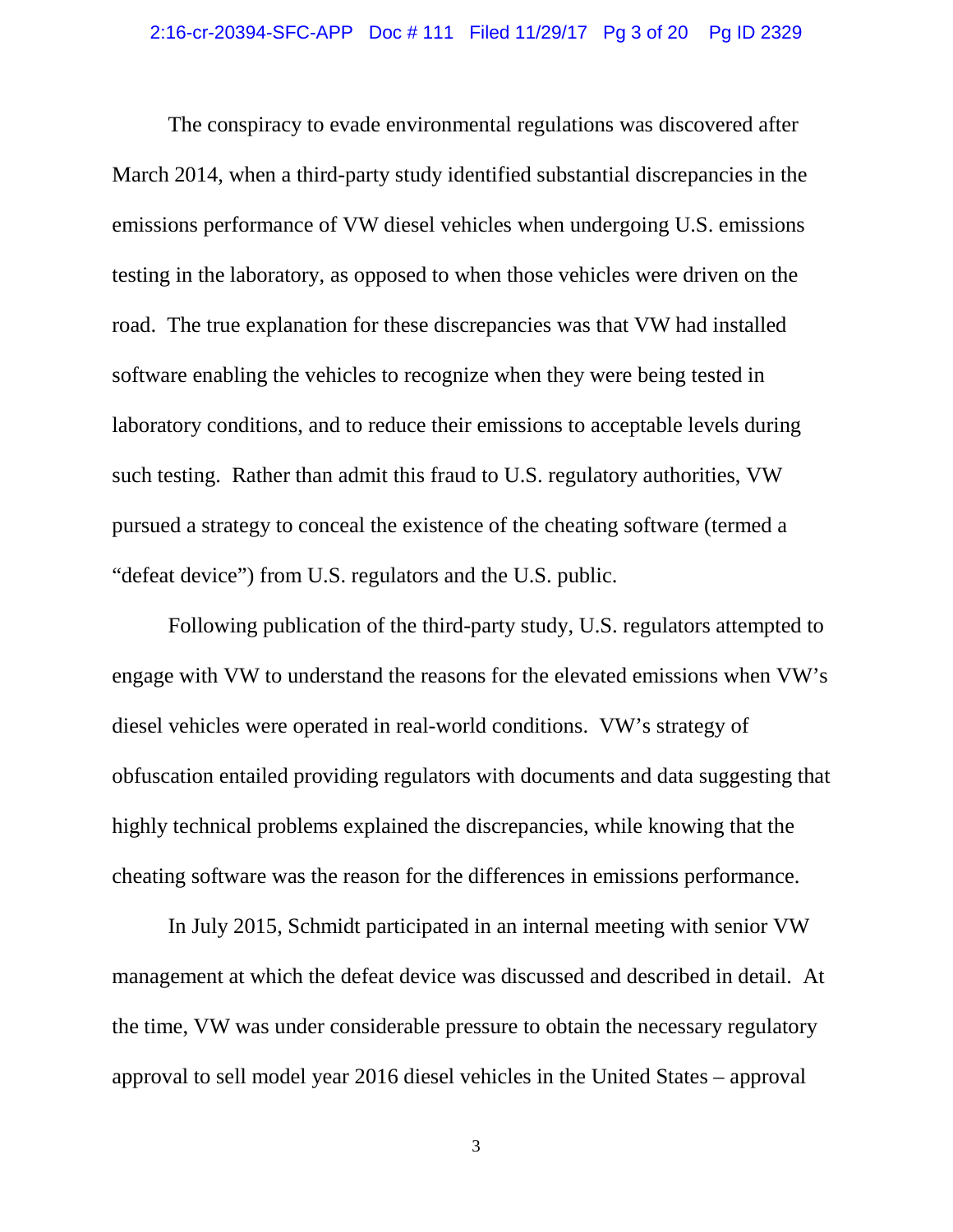that was delayed pending VW's responses to U.S. regulators' queries about the onroad emissions of the tested VW diesel models. Schmidt agreed to use his connections with U.S. regulators, forged during his tenure as the head of the VW environmental engineering office charged with securing regulatory approval for VW sales in the U.S., to persuade them to provide the necessary approvals for the MY 2016 vehicles.

On August 5, 2015, Schmidt flew from Germany to Michigan and met with a high-level official from the California Air Resources Board (CARB), a key U.S. emissions regulator that issues certifications required for vehicle sales in the United States. Despite being aware of the true reason for the observed differences in emissions performance between the laboratory and the road, Schmidt continued VW's strategy of concealing the existence of the cheating software and proffering bogus technical explanations of the issue. Schmidt repeated this fundamental deceit on August 7, 2015 in a telephone conversation with another senior CARB official, assuring that official that VW could fix the "irregularities" that explained the differential emissions. Lest there be any dispute about what occurred during these meetings, Schmidt sent detailed updates to VW management in Germany apprising them of precisely what he had said, and making it obvious that he was following the script of deception and deceit that VW, with Schmidt's input, had chosen.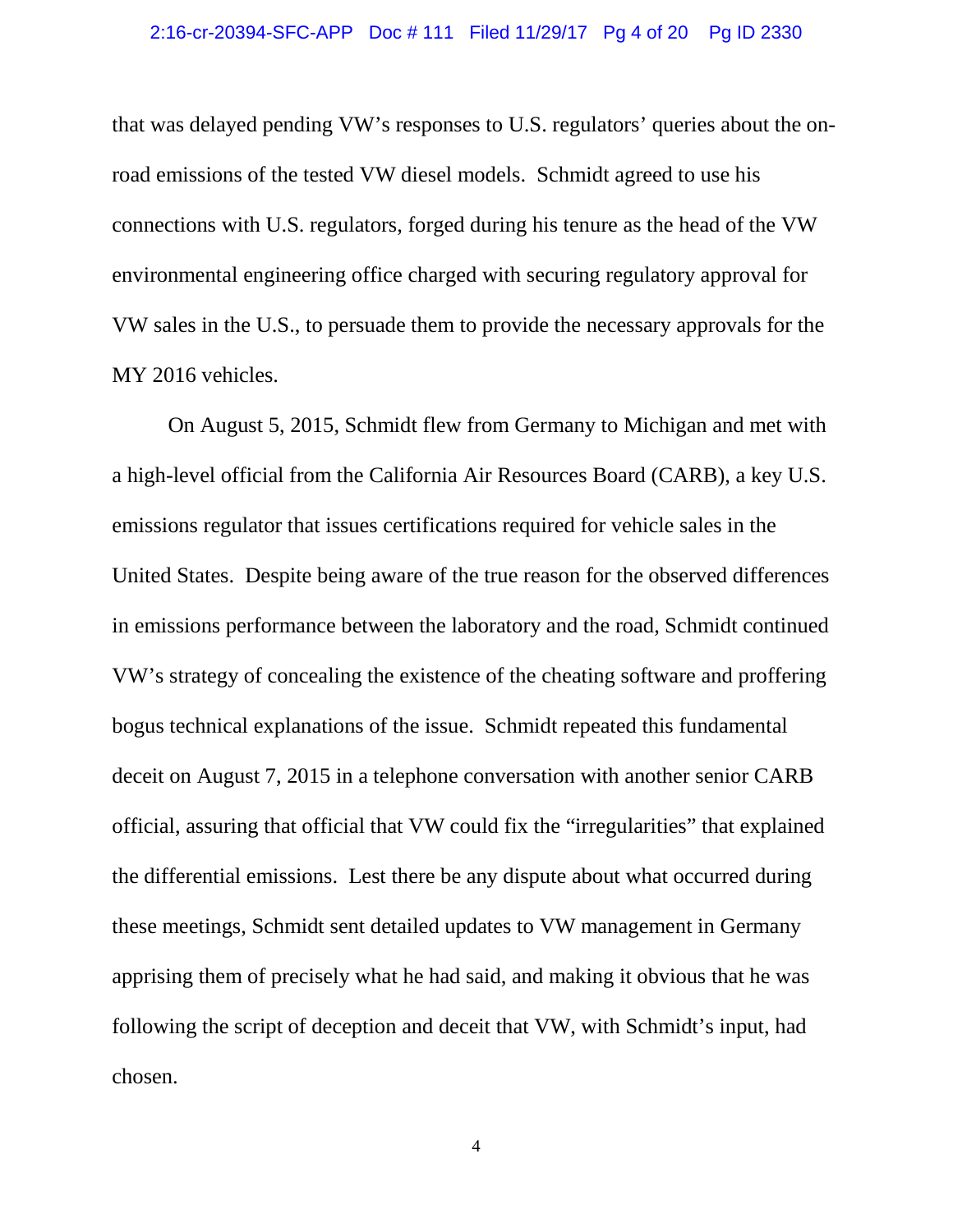#### **II. Obstruction of the Government's Investigation**

Despite Schmidt's and VW's best efforts, VW's cheating became known to U.S. regulators on August 19, 2015. On August 29, 2015, the defendant was informed by VW AG legal staff that a litigation hold, ordering recipients to retain documents relevant to the emissions issue in light of anticipated litigation, would issue the following day. In a meeting with a number of the engineers most heavily involved in the defeat device, the defendant informed them that a litigation hold would be coming the following day and that, in sum and substance, they could not delete documents after the litigation hold was issued. As a result of the defendant's comments, several participants in that meeting began destroying documents, some in front of the defendant.

The defendant received a litigation hold on September 1, 2015. Following his receipt of this litigation hold, he deleted a number of relevant documents. Subsequent forensic analysis by VW's internal investigators determined that documents the defendant deleted were relevant to the U.S. government's investigation of the emissions scandal and were covered by the litigation hold.

On November 14, 2015, the defendant voluntarily met with members of the prosecution team, including federal agents, in London. The defendant stated that he had information that would be helpful to the investigation. During the course of the interview, the defendant denied any personal wrongdoing, and portrayed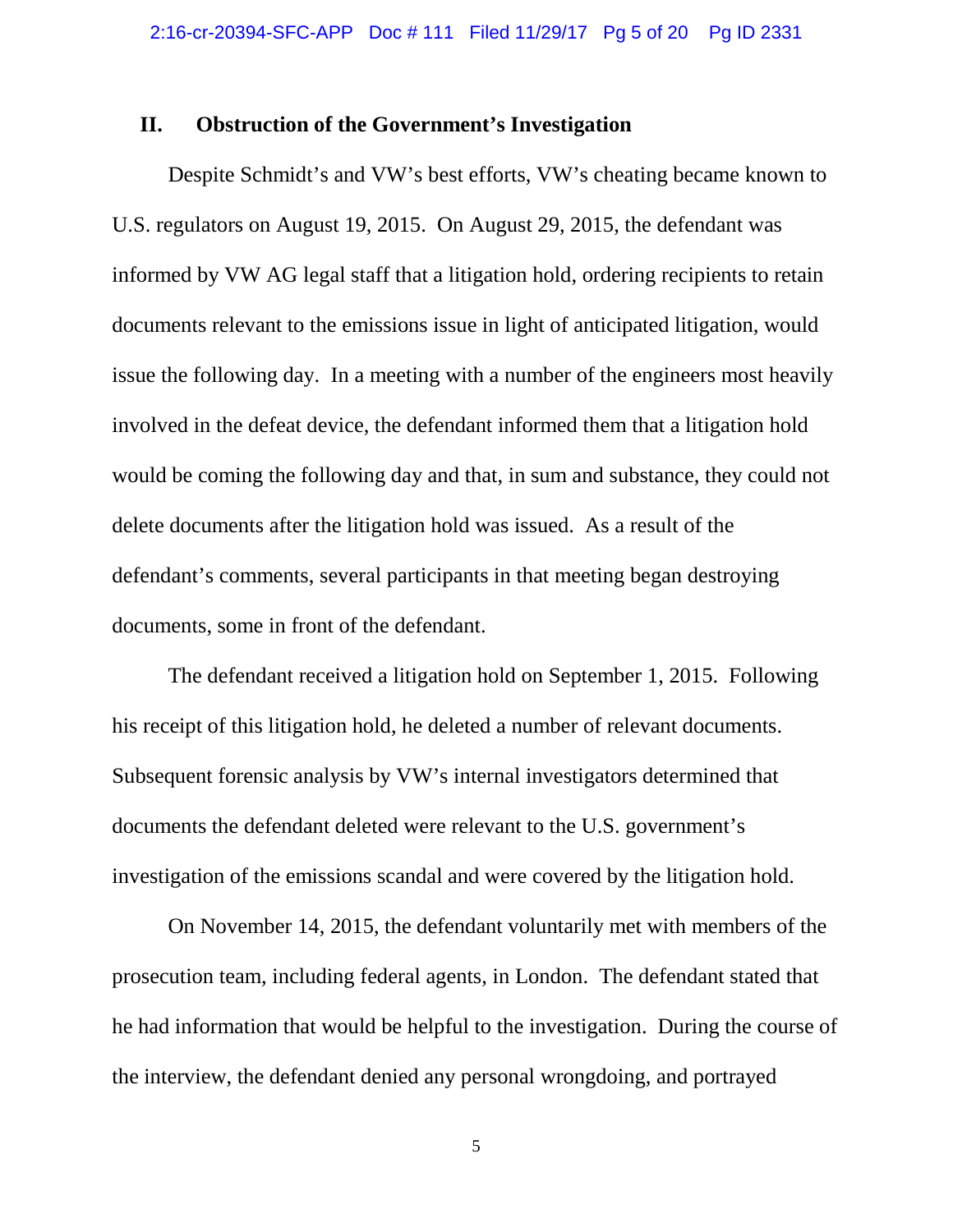himself as someone who had tried to disclose the entire scheme. He informed federal agents that he had only learned of the defeat device at the end of July 2015, and that he had then been instructed to disclose it to U.S. regulators, and that he had tried to in fact disclose it.

### **ARGUMENT**

In sentencing the defendant, the Court must first calculate the defendant's sentence under the United States Sentencing Guidelines. Then, the Court must consider the factors under Title 18, United States Code, Section 3553(a), which requires the Court to impose a sentence which is sufficient but not greater than necessary to comply with the purposes set forth in that section. *United States v. Stone*, 432 F.3d 651, 655 (6th Cir. 2005) ("District courts, in cases such as these, must, therefore, calculate the Guideline range as they would have done prior to *Booker*, but then sentence defendants by taking into account all of the relevant factors of 18 U.S.C. § 3553, as well as the Guidelines range."). In this memorandum, the government (1) analyzes the appropriate Guidelines sentence for the defendant and (2) summarizes the Section 3553 factors most applicable to the defendant's case.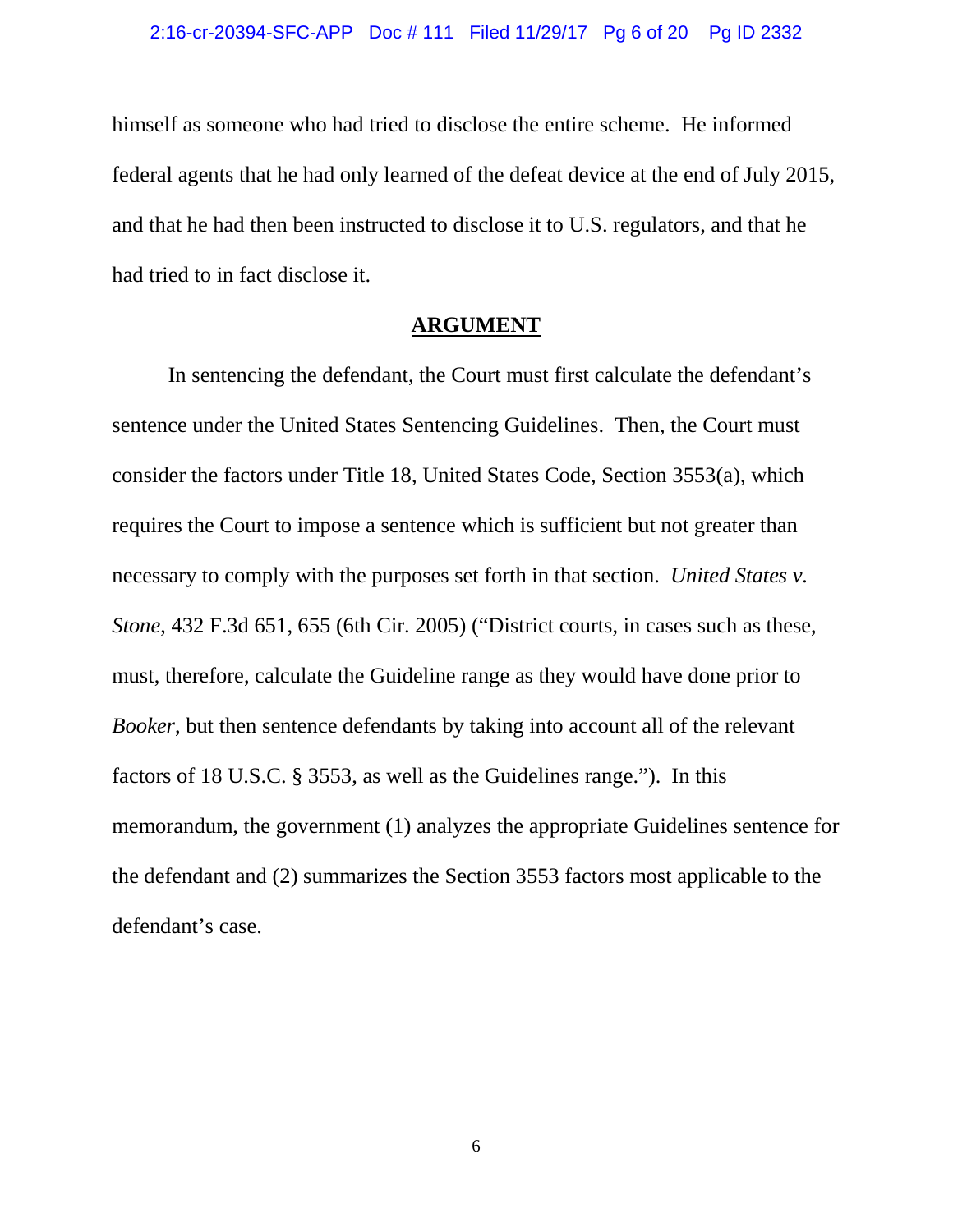# **I. The United States Sentencing Guidelines**

Pursuant to the Rule 11 Plea Agreement, the parties agreed that the following Sentencing Guidelines applied to the defendant, and Probation has concurred in that assessment:

|                             | <b>Total Offense Level:</b>     | 35 <sup>1</sup>             |
|-----------------------------|---------------------------------|-----------------------------|
| Section 3E1.1               | Acceptance of Responsibility    | $-3$                        |
| Section 3C1.1               | <b>Obstruction of Justice</b>   | っ                           |
| Section 2B1.1 (b) $(10)(C)$ | <b>Sophisticated Means</b>      | $\mathcal{D}_{\mathcal{A}}$ |
| Section 2B1.1 (b) $(2)(A)$  | More than Ten Victims           |                             |
| Section 2B1.1 $(b)(1)$      | Loss Greater than \$150 million | 26                          |
| Section 2B1.1 (a) $(2)$     | <b>Base Offense Level</b>       |                             |

## **A. Loss**

In this case, the government and the defendant have agreed that the loss attributable to the defendant's conduct is greater than \$150 million but less than \$250 million pursuant to Section 2B1.1(b)(1)(N). During the course of the conspiracy, the defendant and his co-conspirators caused defeat device software to be installed in all of the approximately 500,000 VW 2.0 liter diesel vehicles sold in the United States from 2009 through 2015. Between July 2015 and August 2015 there were approximately 8,757 VW 2.0 liter diesel vehicles sold in the United

<span id="page-6-0"></span> $<sup>1</sup>$  Based upon a total offense level of 35 and a criminal history category of I, the guideline</sup> imprisonment range is 168 to 210 months. However, the combined statutorily authorized maximum sentences are less than the minimum of the applicable guideline range; therefore, the guideline term of imprisonment is 84 months, pursuant to USSG § 5G1.2(a).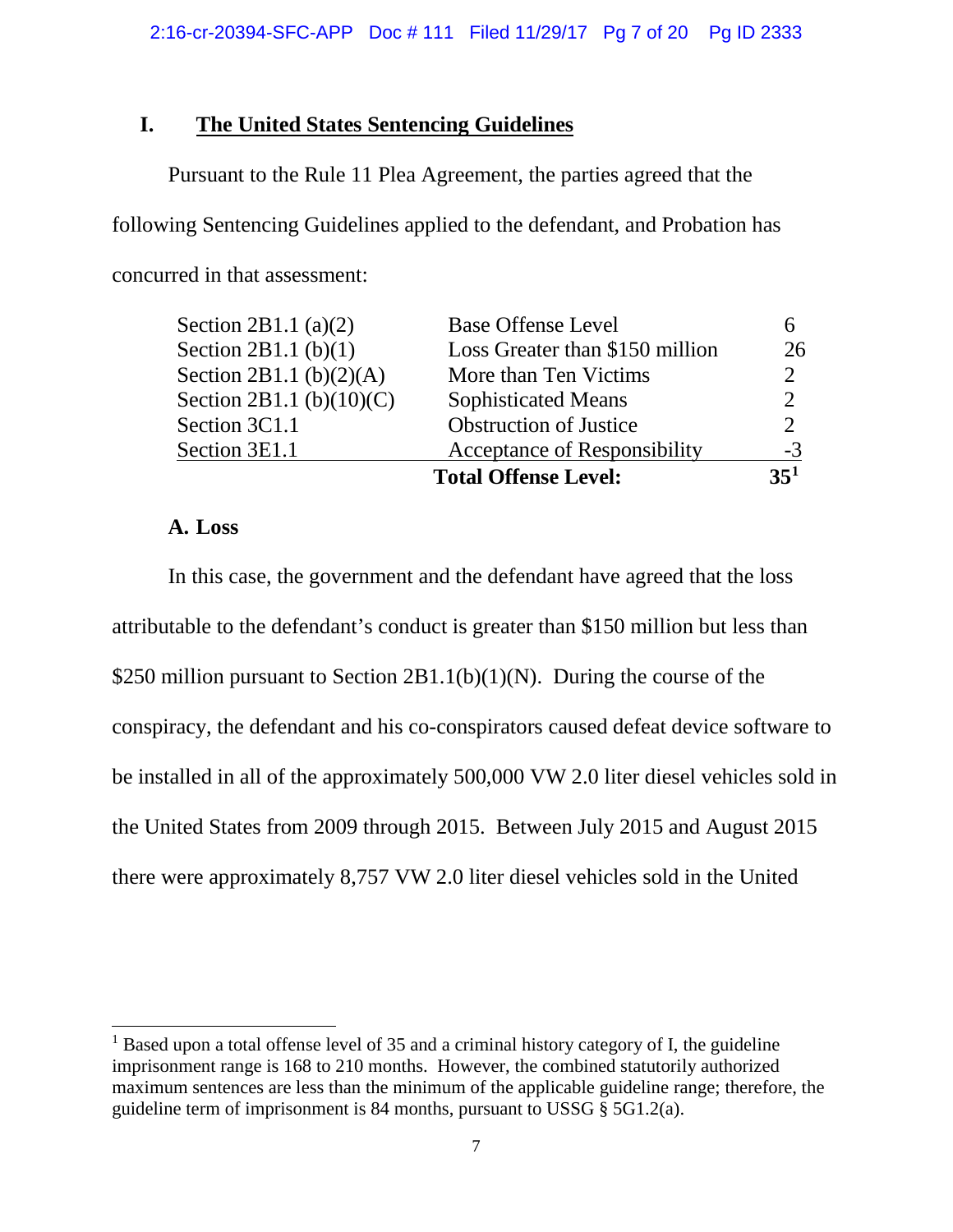States. Conservatively, it is estimated that each vehicle was sold at \$25,000.00. When calculated, 8,757 vehicles x \$25,000.00 = \$218,925,000.00.

#### **B. Victims**

Section 2B1.1 (b)(2)(A) of the Guidelines provides an enhancement for fraud offenses involving ten or more victims. With respect to victims of the fraud, there were over 600,000 individual victims, and VW has paid over \$10 billion in civil settlements relating to the fraud. In addition, the defendant's scheme caused serious harm to the environment and to the very air we breathe.

# **C. Obstruction of Justice**

In addition to committing the underlying criminal offense, the defendant has admitted to obstruction of justice, as reflected in his plea agreement and his agreed-upon Guidelines calculation. The defendant obstructed justice in several ways. First, on August 31, 2015, the defendant met with key engineers at VW whom he knew were heavily involved in the defeat device scandal and: (1) informed them that they would receive a litigation hold the following day from VW's legal department and (2) encouraged them to destroy documents before receiving that litigation hold, or in the defendant's words, he told them, in sum and substance, "you can't delete documents after you receive the hold." According to first-hand witnesses the government has found credible, his co-conspirators then deleted documents relating to the diesel emissions scandal, including some who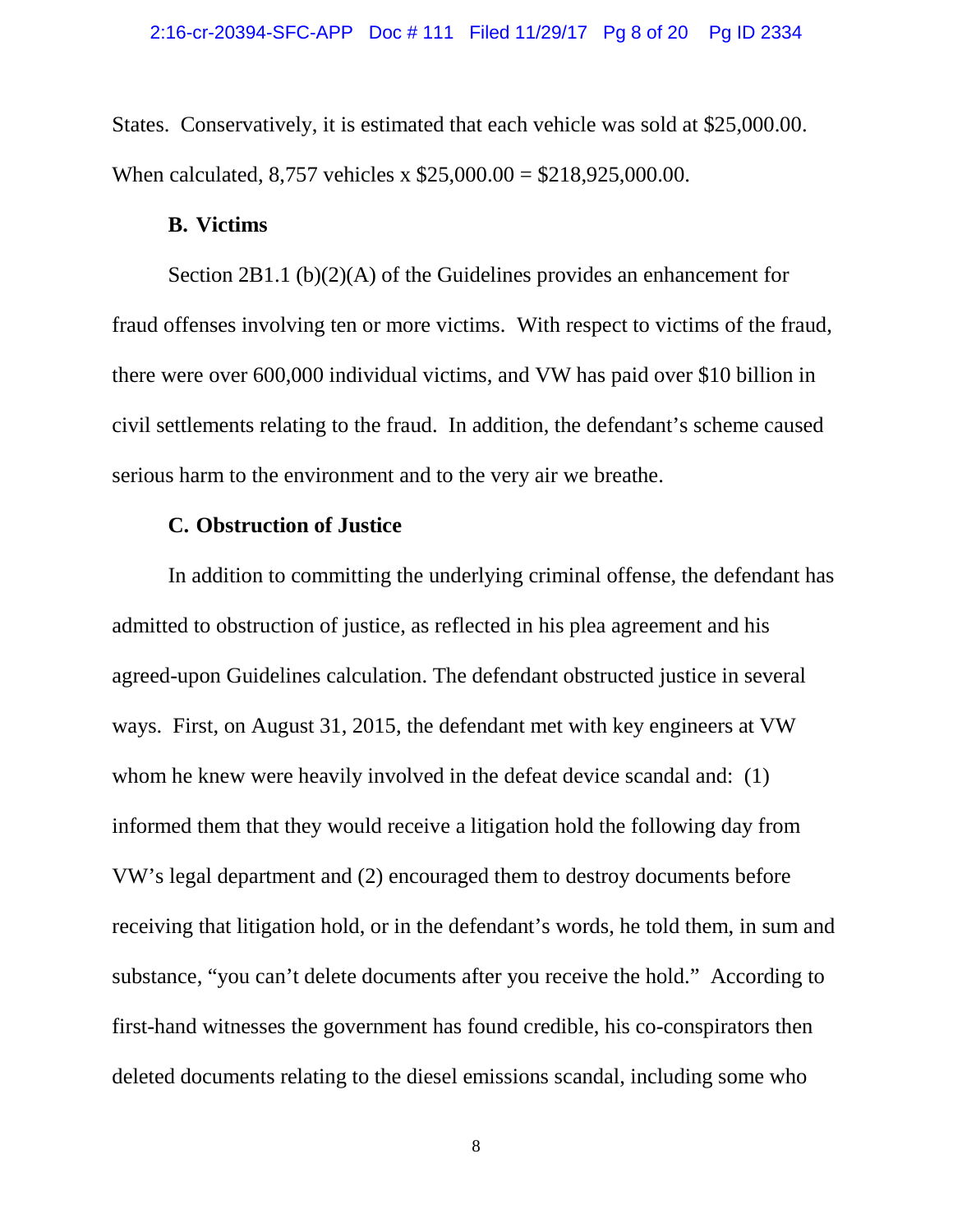### 2:16-cr-20394-SFC-APP Doc # 111 Filed 11/29/17 Pg 9 of 20 Pg ID 2335

literally did so in front of Schmidt. The defendant now describes this incident as him just "joking."

Second, according to VW's internal forensic investigation, Schmidt deleted documents relevant to the diesel emissions scheme. The defendant now claims that his deletions were "an accident."

Third, Schmidt met with federal agents in November 2015, near the outset of the investigation, and provided information that falsely exculpated himself and members of VW executive management. The information the defendant provided has since been discredited by numerous witnesses and Schmidt's contemporaneous emails, which the government subsequently obtained. Indeed, during a multi-hour interview, Schmidt disclaimed any personal wrongdoing, and portrayed himself as an innocent bystander who tried to do the right thing and was attempting to assist U.S. authorities. Schmidt has not reconciled how his statements to federal agents in November 2015 are consistent with his guilty plea and the accompanying statement of facts to which he has now agreed.

## **II. Application of Sentencing Factors under 18 U.S.C. § 3553(a)**

# **A. The Nature and Circumstances of the Offense (18 U.S.C. § 3553(a)(1))**

The defendant has been convicted of participating in one of the largest corporate fraud schemes in American history. The scheme involved VW's importation and sale of approximately 600,000 vehicles into the United States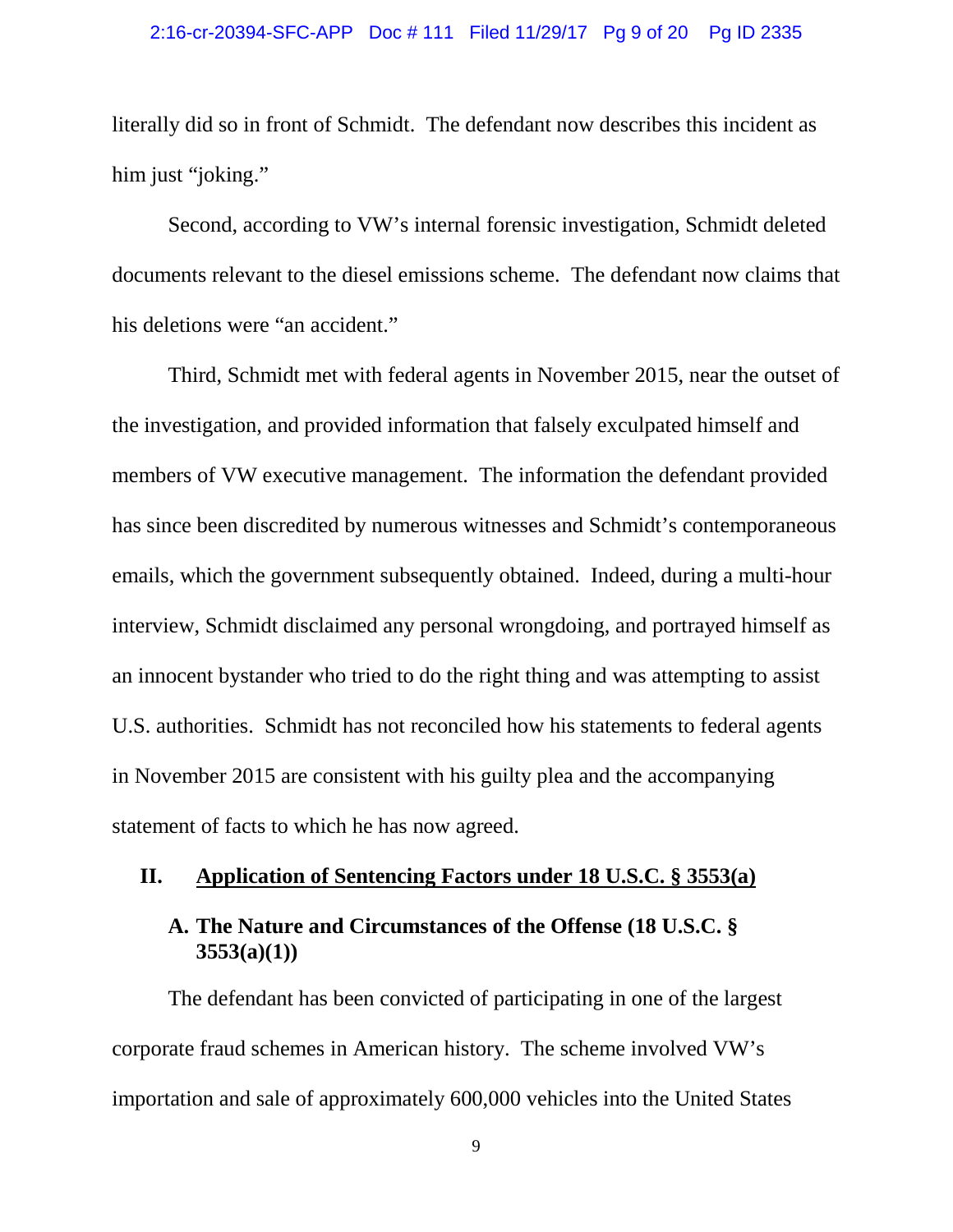equipped with illegal software, which enabled those vehicles to evade U.S. emissions requirements, and concealment of that fact from U.S. consumers and regulators for nearly a decade. VW AG pleaded guilty on March 10, 2017 to three felonies arising out of this course of criminal conduct, and agreed to pay a \$2.8 billion criminal fine. During the March 10, 2017 plea hearing for VW AG, this Court rightly referred to this crime as "very, very, very serious." Transcript of Plea Hearing at 50. During the April 21, 2017 sentencing hearing for VW AG, this Court further explained, "This is deliberate and massive fraud perpetrated upon the American consumer, and it would seem consumers throughout the world. This is also a case, and this is very, very, very troubling to anyone in the legal field. This is a case of deliberate destruction of evidence by VW management …." Transcript of Sentencing Hearing at 26-27.

## **B. Seriousness of Schmidt's Crimes, Just Punishment and Respect for the Law (18 U.S.C. § 3553(a)(2)(A))**

The defendant had a leadership role within VW, and as a consequence of that role, was literally "in the room" for important decisions during the height of the criminal scheme, including when decisions were made to continue to hide the fraud from U.S. regulators and the U.S. public. From 2012 to 2015, the defendant was the head of VW's environmental and compliance office in the United States. During the critical time period in the summer of 2015, the defendant had received a promotion to an even more senior role in Germany, reported directly to a VW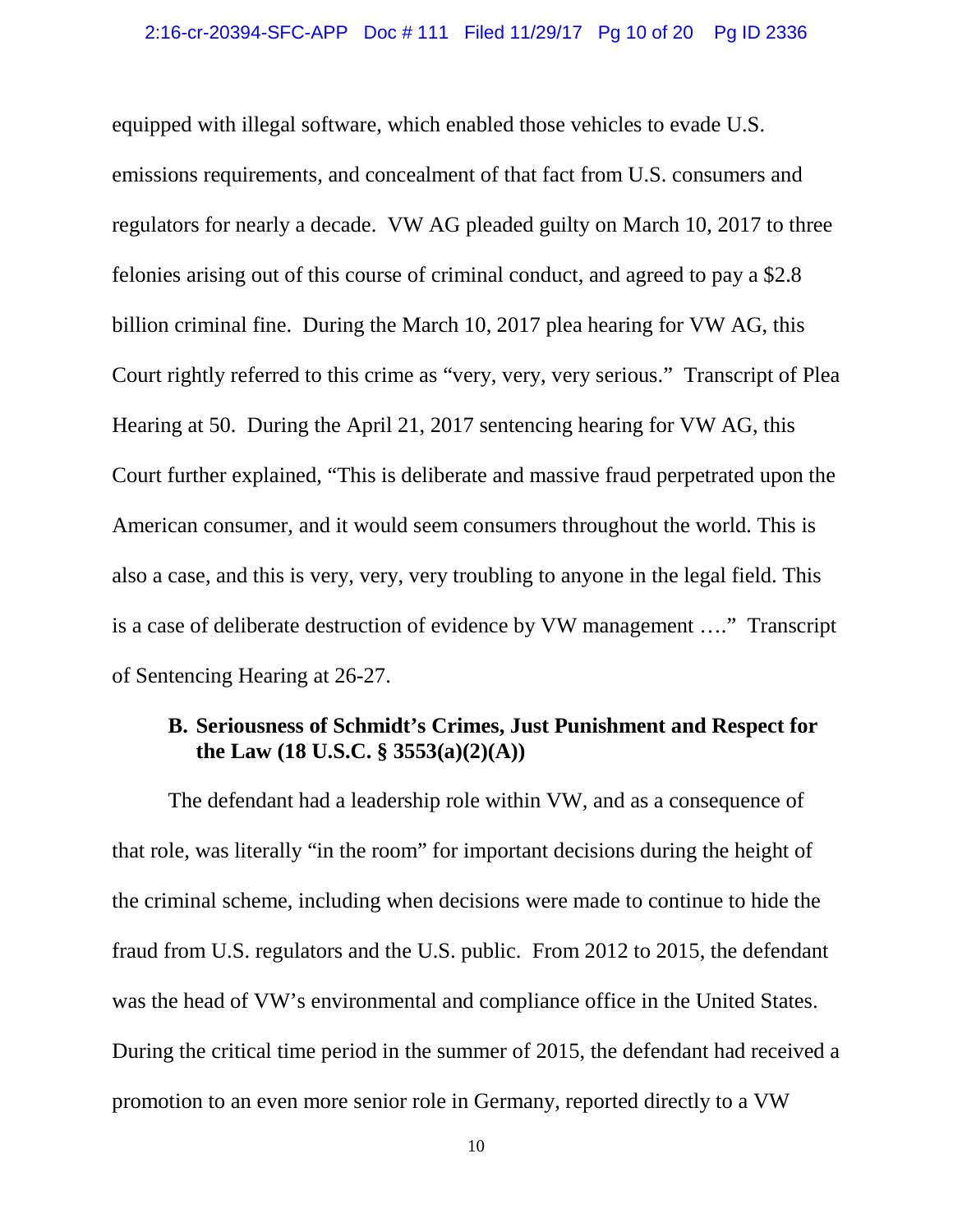brand board member, and presented to the CEO of VW AG about the defeat device and about the best strategy to pursue with U.S. authorities. Indeed, according to multiple government witnesses, Schmidt explained to executives at VW AG that he could be useful to the overall strategy – which was to continue to conceal, mislead and deceive U.S. regulators – during the diesel crisis precisely because he had high-level connections with U.S. regulators, and could leverage those connections into obtaining approval for additional model year vehicles without revealing VW's criminal scheme. Even after the defeat device scheme in the U.S. became public, in 2016, while still denying his own involvement in any criminal scheme, Schmidt testified in front of a parliamentary panel in the United Kingdom, denying any similar diesel scheme in Europe. In other words, Schmidt was someone whom VW repeatedly trotted out to various regulators and lawmakers to deny any wrongdoing on diesel emissions.

Nor was the defendant a reluctant or unwilling participant. According to one cooperating witness, "Schmidt was not forced to go to the US to meet with [a senior U.S. regulator], Schmidt was a willing participant. Schmidt volunteered his relationship with [the senior U.S. regulator] from his previous time working in the United States." Another cooperating witness stated essentially the same thing, "Schmidt suggested he was going to meet with [the senior U.S. regulator] because they had a good working relationship and that Schmidt knew [the senior U.S.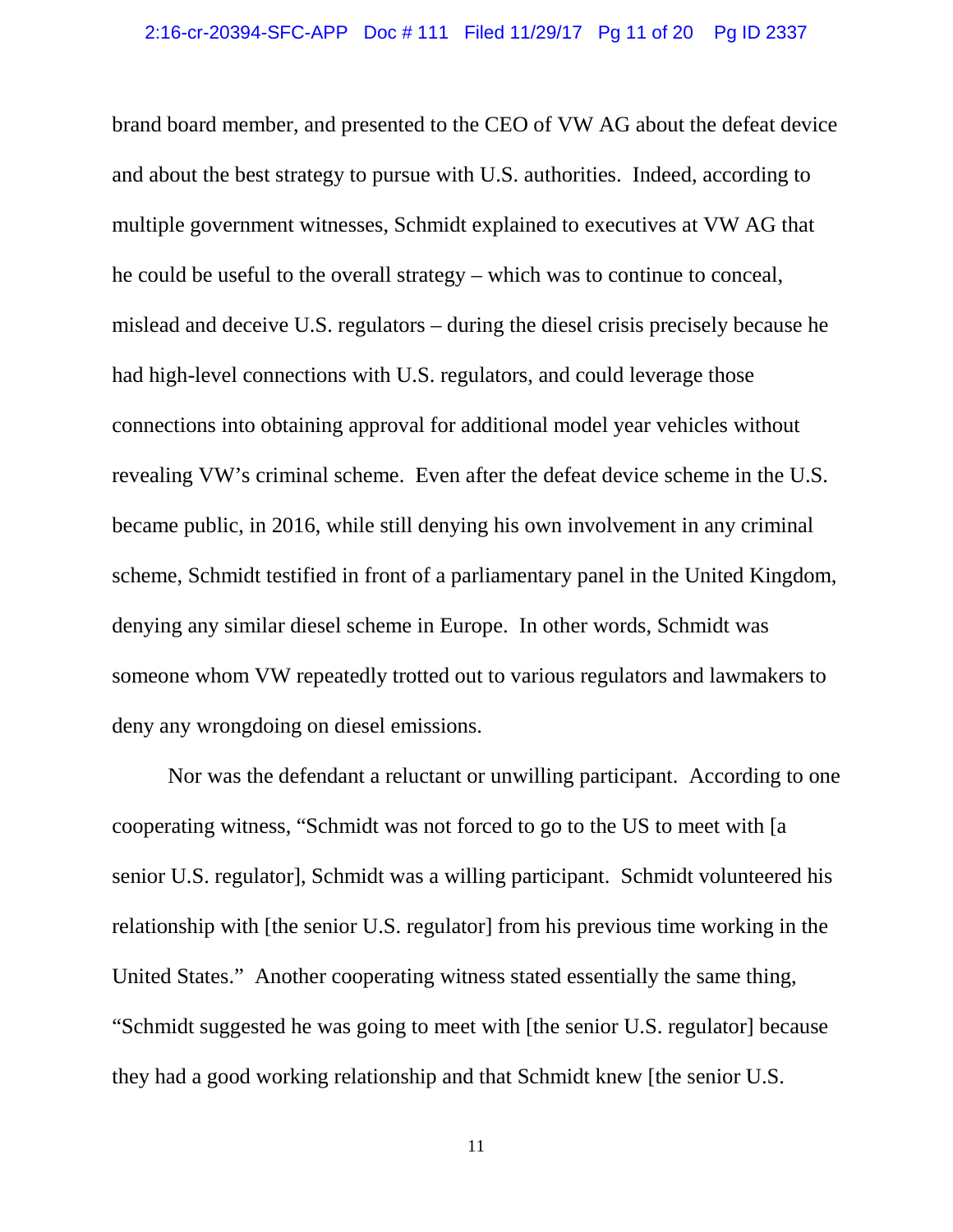regulator] from his time at EEO." In an email to co-conspirators, Schmidt himself praised a colleague, noting that together "we held off the authority for a year." Another cooperating witness stated that it was widely believed within VW that if Schmidt could help VW obtain certification of additional vehicles without disclosing the defeat device, it would lead him to obtain a senior position within the company.

In addition to committing the underlying criminal offense, the defendant obstructed justice – encouraging subordinates to delete documents, deleting documents himself, and lying to federal agents about his role and the role of other senior managers in the scheme during a critical period in the government's investigation.

# **C. Deterring the Criminal Conduct of Others (18 U.S.C. § 3553(a)(2)(B))**

Companies are legal fictions. They do not act. They commit crimes only through the actions of individuals – their employees and agents. While holding a company accountable for corporate wrongdoing is legally sound, by itself, it is insufficient to promote general deterrence. The best form of deterrence is deterrence aimed at the very individuals within corporations who actually make the decisions to commit crimes. It is rare that these individuals are held to account. It is rarer still that in the largest and most complex cases that these individuals are apprehended and available to be punished. The decisions of such corporate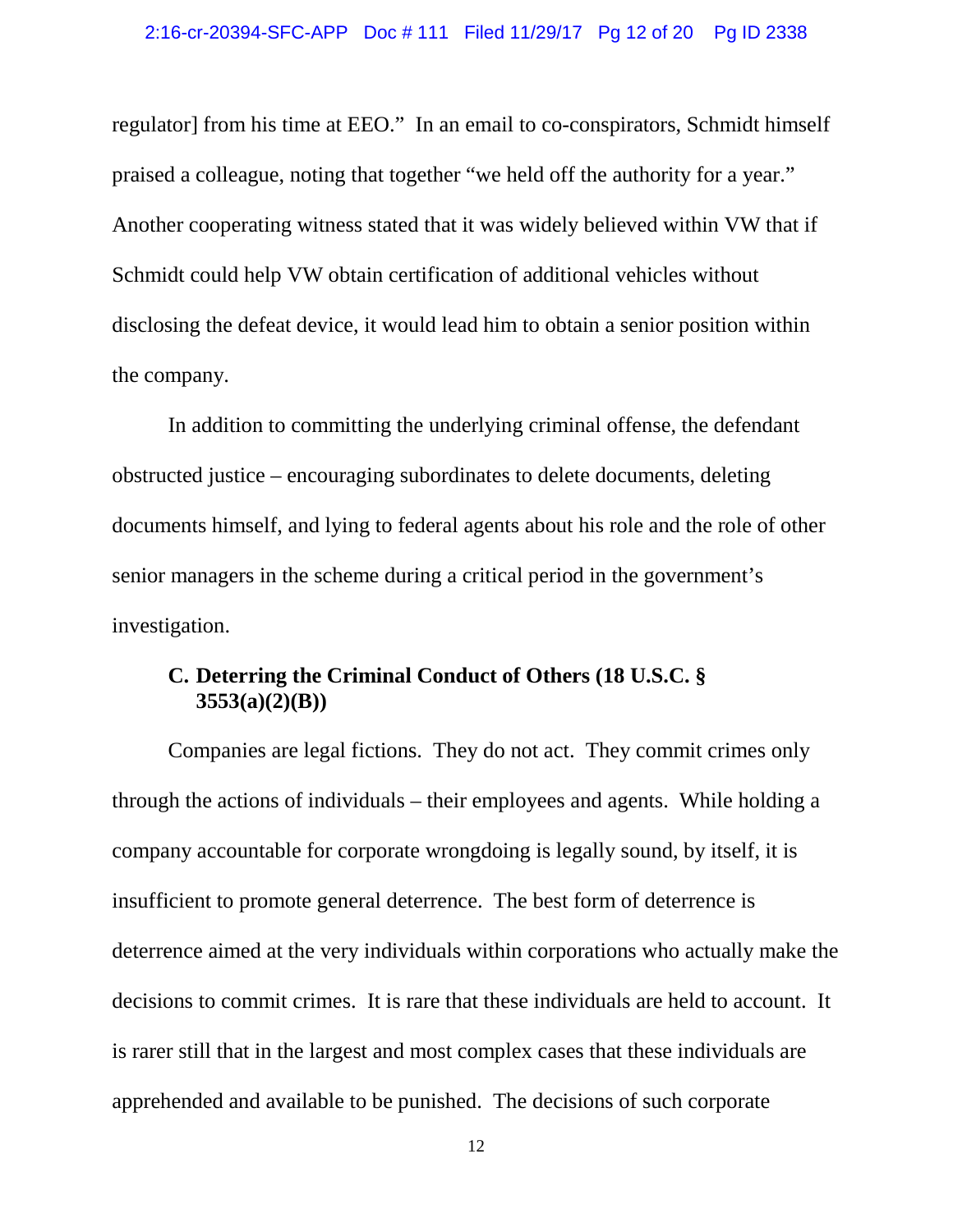managers and executives, when those decisions are driven by greed and by a bad purpose, can have tremendous negative consequences for the rest of society – decisions that affect consumers, shareholders, and the public; decisions that affect the economic and physical health of hundreds of thousands of people. The enormous criminal and civil fines and settlements imposed on VW, along with the oversight of a corporate compliance monitor, hopefully will reorient VW's business priorities and serve as a message to other companies that might be inclined to cut similar ethical corners. But unless individual actors are also punished, future corporate employees and contractors may be tempted to justify their criminal behavior as just "doing their jobs" or "following orders." Holding VW AG accountable, but not the decision makers at VW AG, is insufficient. The defendant is the first such decision maker to be held to account, the first person who was "in the room" when the decisions were made, the first person who was in a position to shape company policy.

## **D. The Defendant's History and Characteristics (18 U.S.C. § 3553(a)(1))**

The defendant had no criminal record before pleading guilty to these crimes. The defendant is a German national. He has agreed to a judicial order of removal from this country following any term of imprisonment.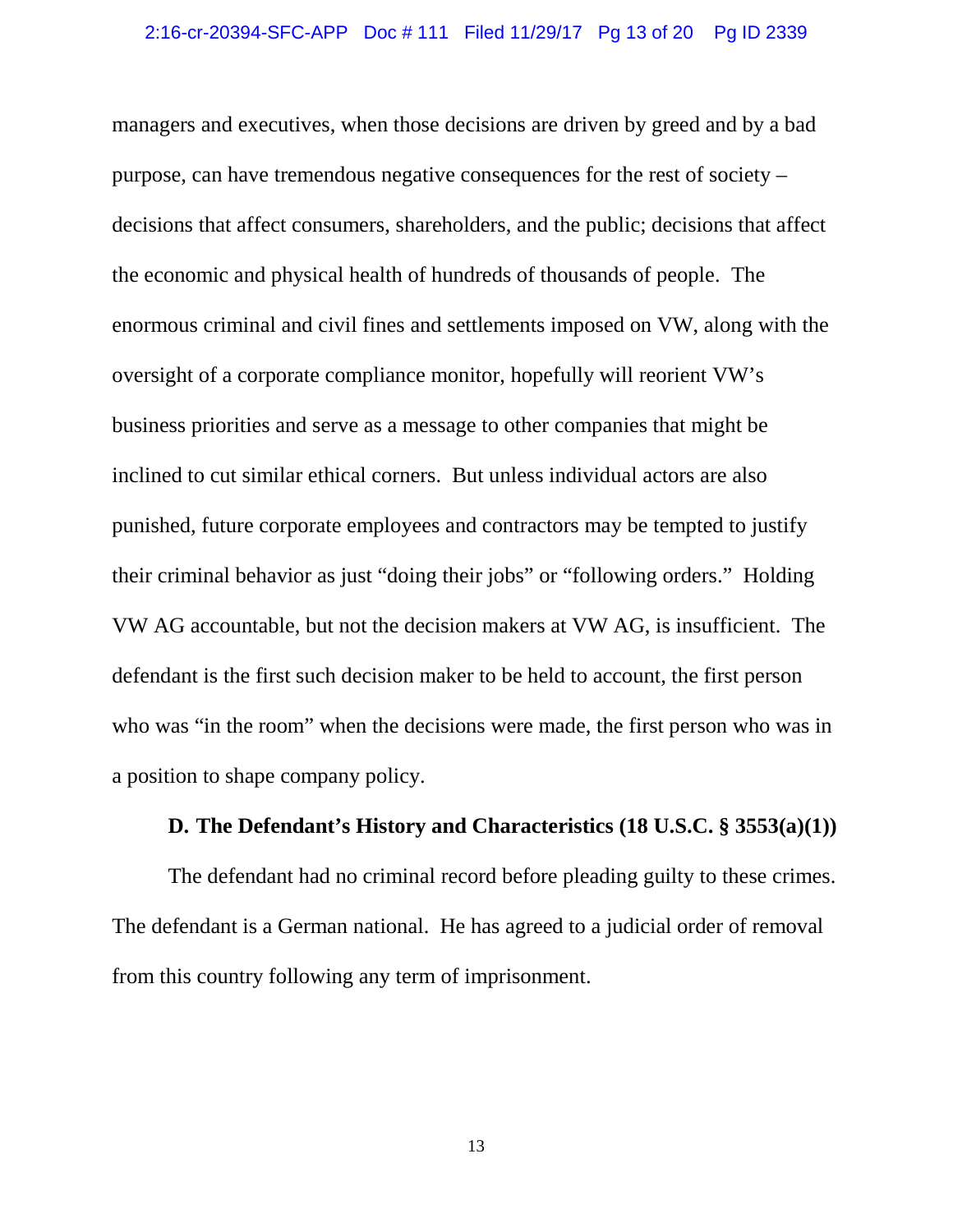## **E. Protecting the Public from Further Crimes (18 U.S.C. § 3553(a)(2)(C))**

Since being charged, the defendant has shown little appreciation for the gravity of his crimes. Before this prosecution, however, the defendant had no criminal history and his misconduct arose within a corporate context that likely will not be repeated.

# **F. Sentences Contemplated by the Sentencing Guidelines (18 U.S.C. § 3553(a)(4)(A), (b)(1) & (c))**

The government concurs with the findings and calculations in the presentence investigation report as outlined in Section I above. The defendant's guideline range of imprisonment is 84 months, which is the combined statutory maximum for the offenses.

## **G. Avoiding Unwarranted Sentencing Disparities Among Similarly Situated Defendants (18 U.S.C. § 3553(a)(6))**

In considering an appropriate sentence for the defendant, the Court must seek to avoid unwarranted sentence disparities among defendants with similar records who have been found guilty of similar crimes. The Court should look nationwide for such comparable defendants because subsection 3553(a)(6) "is concerned with national disparities among the many defendants with similar criminal backgrounds convicted of similar criminal conduct." *United States v. Benson,* 591 F.3d 491, 505 (6th Cir. 2010). The Court's careful review of the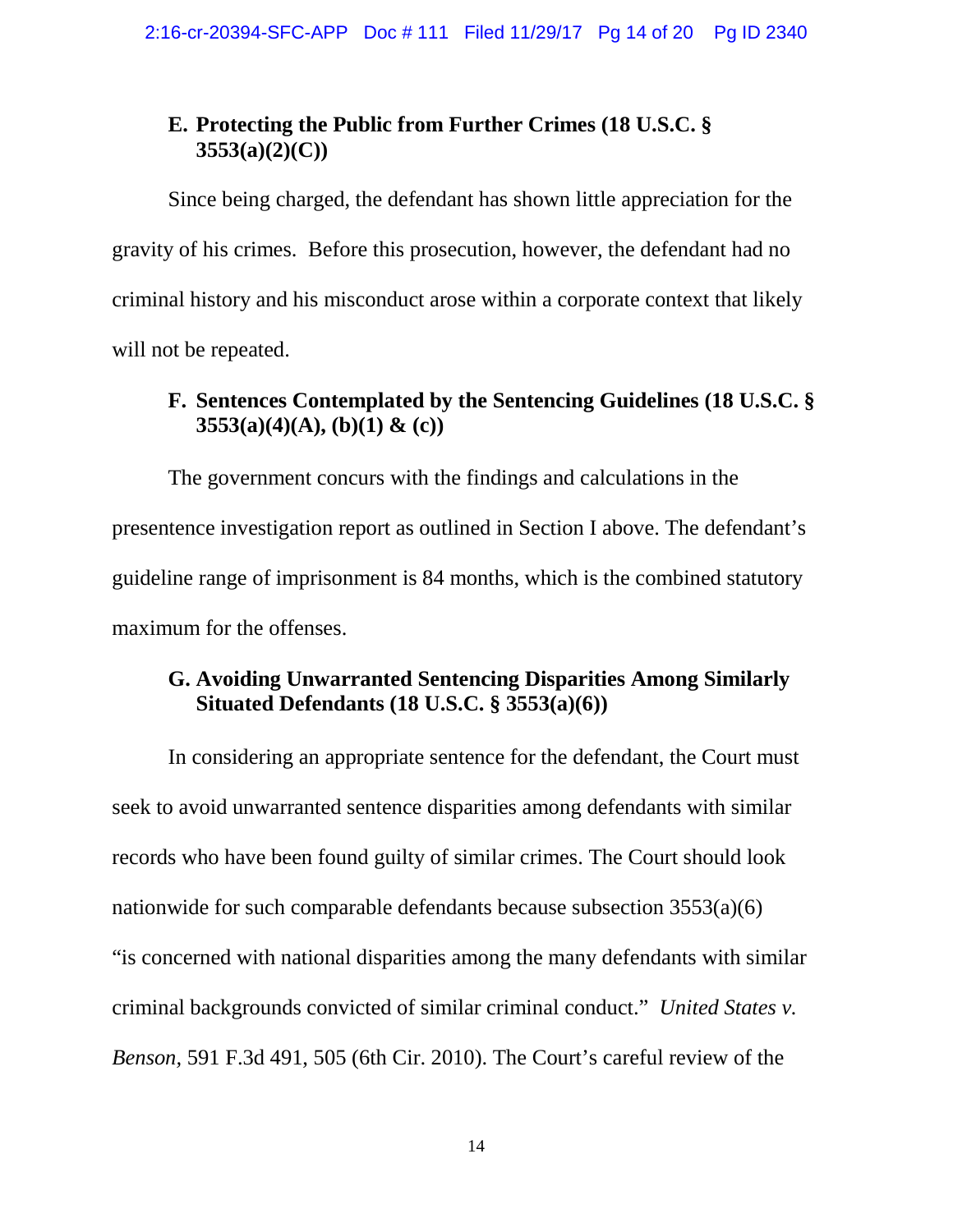guideline range "necessarily [gives] significant weight and consideration to the need to avoid unwarranted disparities." *Gall v. United States*, 552 U.S. 38, 54 (2007).

The government's recommendation of a sentence of 84 months imprisonment is the lowest Guidelines sentence available in this case. Indeed, but for the statutory maximum in the plea negotiated by the Government, the low-end of the defendant's Guidelines sentence would have been 168 months – twice as high.

The defendant will likely point to the 40-month prison sentence this Court imposed on his co-conspirator and co-defendant, James Liang, who admittedly participated in the conspiracy for a considerably longer duration than Schmidt.<sup>[2](#page-14-0)</sup> However, a sentencing disparity between Liang and Schmidt is *warranted* for

<span id="page-14-0"></span> $2$ . The defendant has given inconsistent statements to the government about when he became involved in the offense. In his November 2015 interview, he claimed that he became aware of VW's cheating only in late July 2015. In a more recent interview, the defendant claimed that he first learned of the scheme at the beginning of June 2015. A number of the defendant's contemporaneous communications suggest he knew of the cheating by at least 2013. (Schmidt now claims that while he "suspected" cheating in 2013, he was not sure at that point in time.) For example, on October 17, 2013, Schmidt wrote an e-mail commenting on a power-point presentation prepared by employees of Audi AG, describing Audi's own cheating software. In this e-mail, Schmidt wrote "It would be good if you deleted us from the cover page. If such a paper somehow falls into the hands of the authorities, VW can get into considerable difficulties." In another e-mail, dated June 10, 2014, the defendant wrote to another VW employee and commented that with respect to documents relating to emissions issues, "I only have mentioned documents on a flash drive and do not want to load them on to the computer." Regardless of the exact date that Schmidt became involved, his admitted involvement during the summer of 2015 lasted for the most critical and blatantly fraudulent months of the conspiracy and he played a key role in it.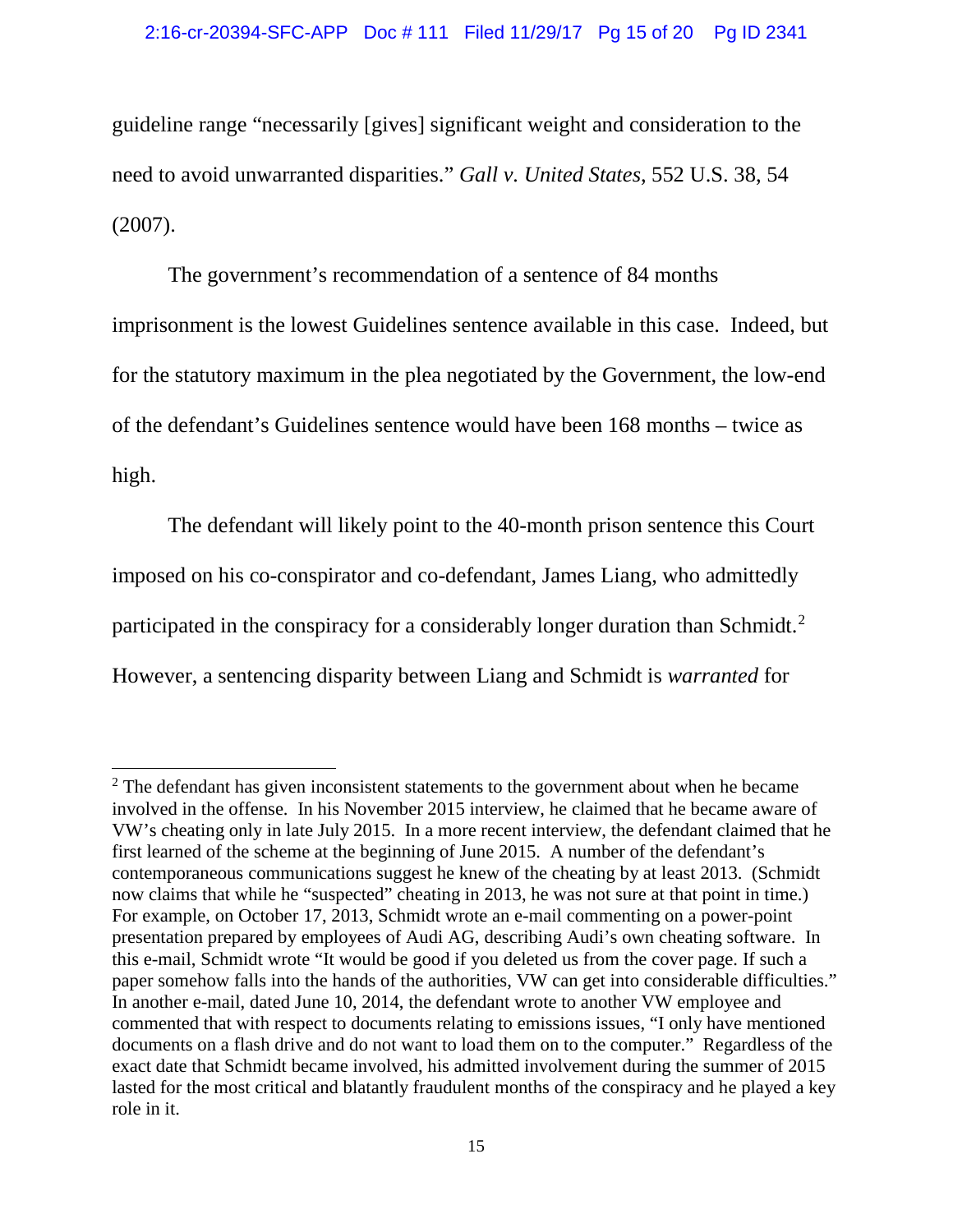several reasons. First, from the outset of the investigation, Liang admitted to his role in the conspiracy and cooperated with the government, which allowed additional charges against more senior VW officials, including Schmidt. Based on that cooperation, the government filed a motion recommending a downward departure pursuant to Section 5K1.1 of the Sentencing Guidelines, which the Court granted at Liang's sentencing. The government has not filed such a motion for Schmidt precisely because Schmidt has not cooperated with the government's investigation. For that reason alone, the defendant is not similarly situated to Liang. *United States v. Worex*, 420 Fed. Appx. 546, 2011 WL 155734, at \*5 (6th Cir. Apr. 25, 2011) (holding that defendants were not similarly situated based on the sole fact that one had cooperated with the government and one had not); *United States v. Dexta*, 470 F.3d 612, 616 n. 1 (6th Cir. 2006) (finding a disparity between coconspirators "reasonable because [the] co-conspirators chose to plead guilty and cooperate with the prosecution" while the defendant did not); *see also United States v. Phinazee*, 515 F.3d 511, 520 (6th Cir. 2008) (recognizing cooperation and substantial-assistance motions as a basis for *warranted* sentencing disparities); *United States v. Nelson*, 918 F.2d 1268, 1275 (6th Cir. 1990) ("Presumably, authorizing a district court to depart from the guidelines for defendants who cooperate with authorities was Congress' way of giving defendants an incentive to cooperate. Rewarding one who has not cooperated with authorities to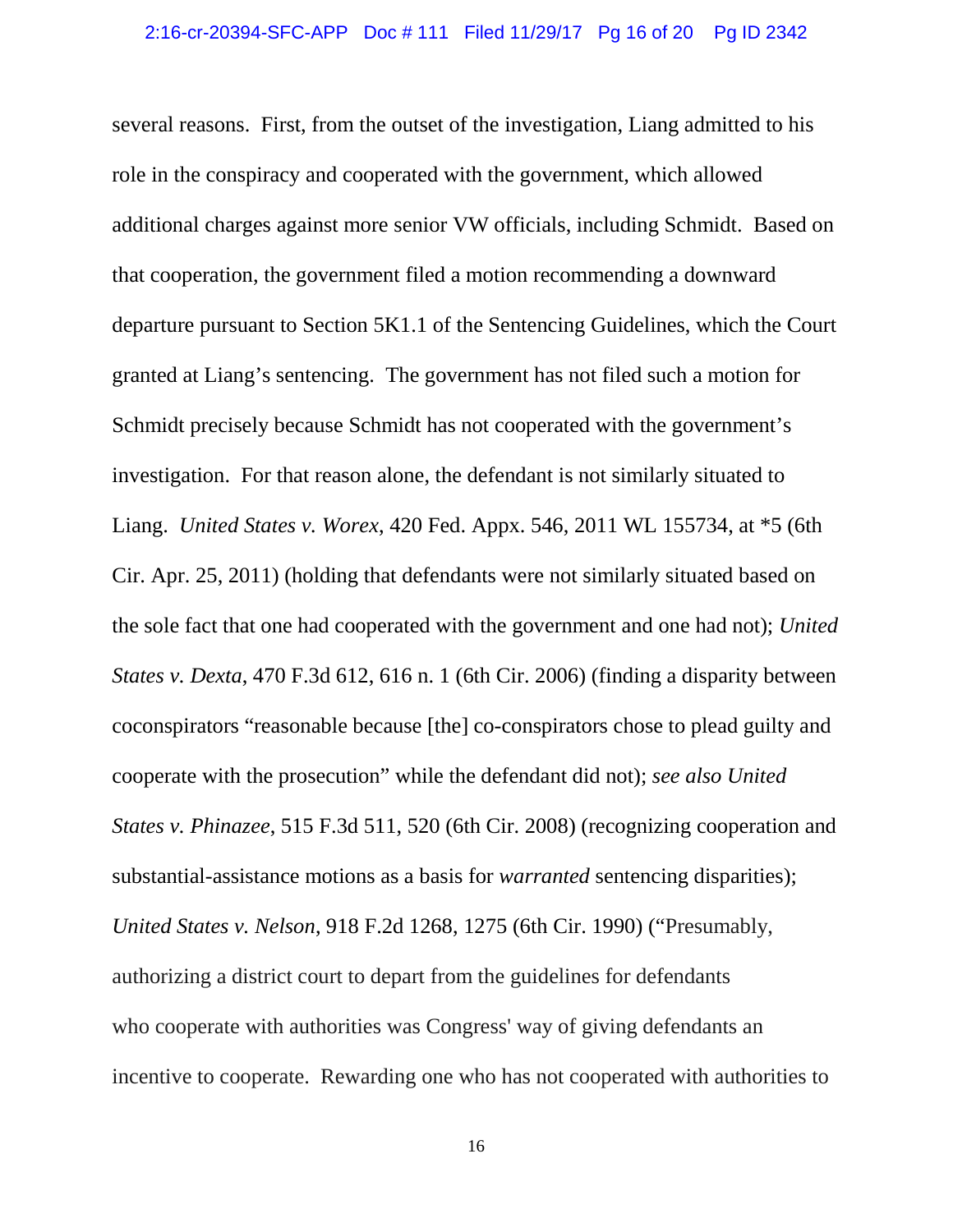### 2:16-cr-20394-SFC-APP Doc # 111 Filed 11/29/17 Pg 17 of 20 Pg ID 2343

essentially the same degree as those who have cooperated strains the incentives inherent in reward and punishment.").

Second, the defendant is not similarly situated to Liang because, unlike Liang, who supervised no one at any time during the conspiracy, the defendant had a leadership role within VW as described in Section I.B above.

Third, after his involvement in the scheme, the defendant obstructed justice as described above in Section I.B above.

# **H. Providing Restitution to Any Victims of the Offense (18 U.S.C. § 3553(a)(7))**

As this Court has already held, an order of restitution is not appropriate in this case. *See* D.E. # 81 ("After careful deliberation, having considered the competing arguments, as well as all written motions and submissions to the Court, this Court finds, pursuant to 18 United States Code Section 3663A, that from the facts on the record, that determining complex issues of fact related to the cause or amount of victims' losses would complicate or prolong the sentencing process to a degree that the need to provide restitution to any victim is outweighed by the burden on the sentencing process.").

As this Court has previously noted, VW AG has already agreed to compensate purchasers of its fraudulent cars through the settlement of a class action, *In re Volkswagen "Clean Diesel" Marketing, Sales Practices, and Products Liability Litigation,* No. 3:15-md-2672 (N.D. Cal.), in which more than 99% of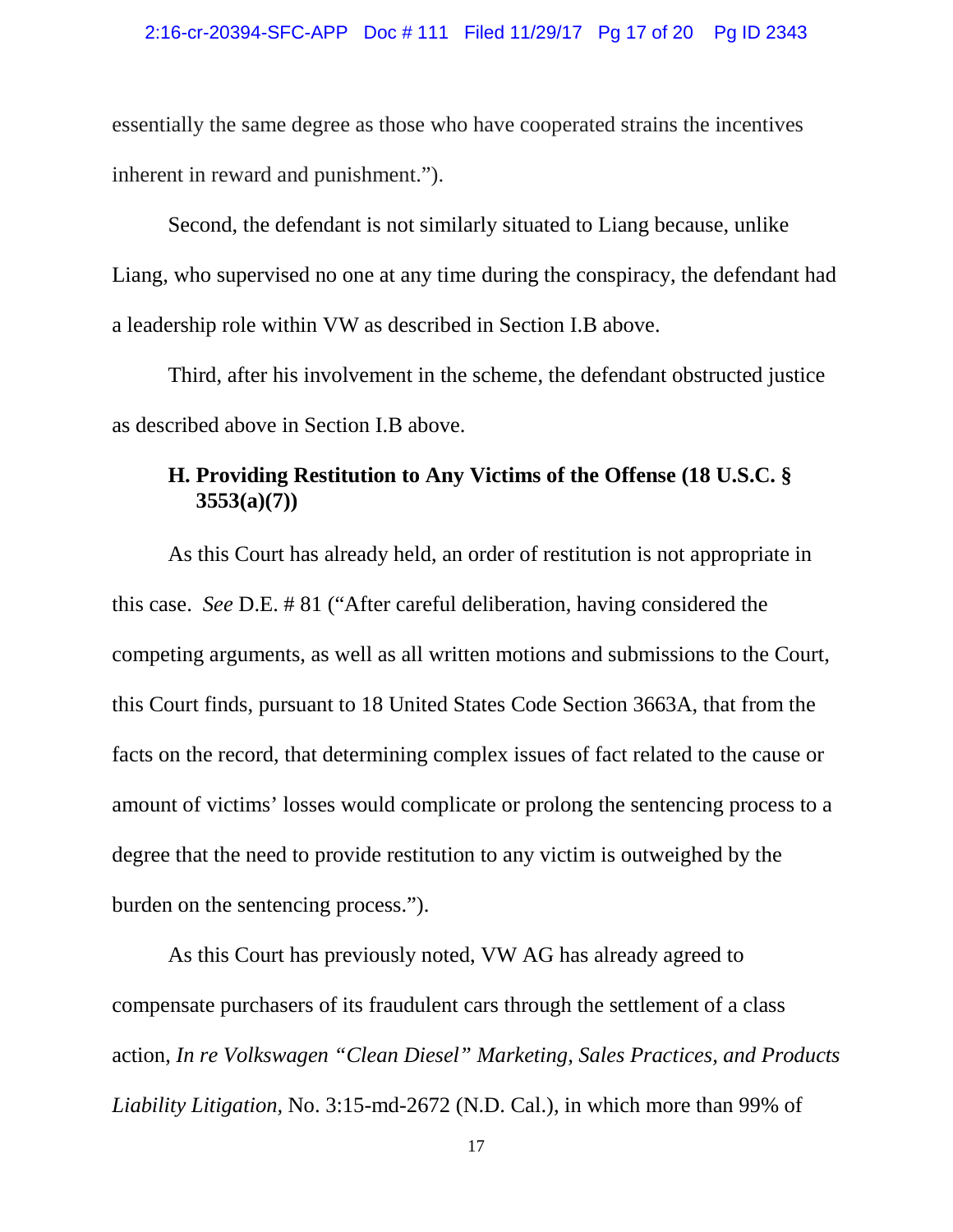class members participated and which provided greater compensation than would be available through criminal restitution. Moreover, this Court cannot feasibly order restitution to the victims who chose to opt out of that class settlement because determining the actual loss of each such victim for purposes of criminal restitution would be a highly individualized and complicated effort that would needlessly prolong Defendant's sentencing to a degree that the need to provide restitution to any victim would be outweighed by the burden on the sentencing process. *See* D.E. #61 (Joint Motion in Support of Order Under 18 U.S.C. §  $3663A(c)(3)$ ).

### **I. Fine Amount**

The government recommends that the Court order a fine within the Guidelines range of \$40,000 to \$400,000. As the PSR notes, the defendant appears to have sufficient assets to pay such a fine. PSR at ¶ 97 ("[B]ased on his financial information, it appears the defendant would have the ability to make a lump sum payment toward a fine in this case.").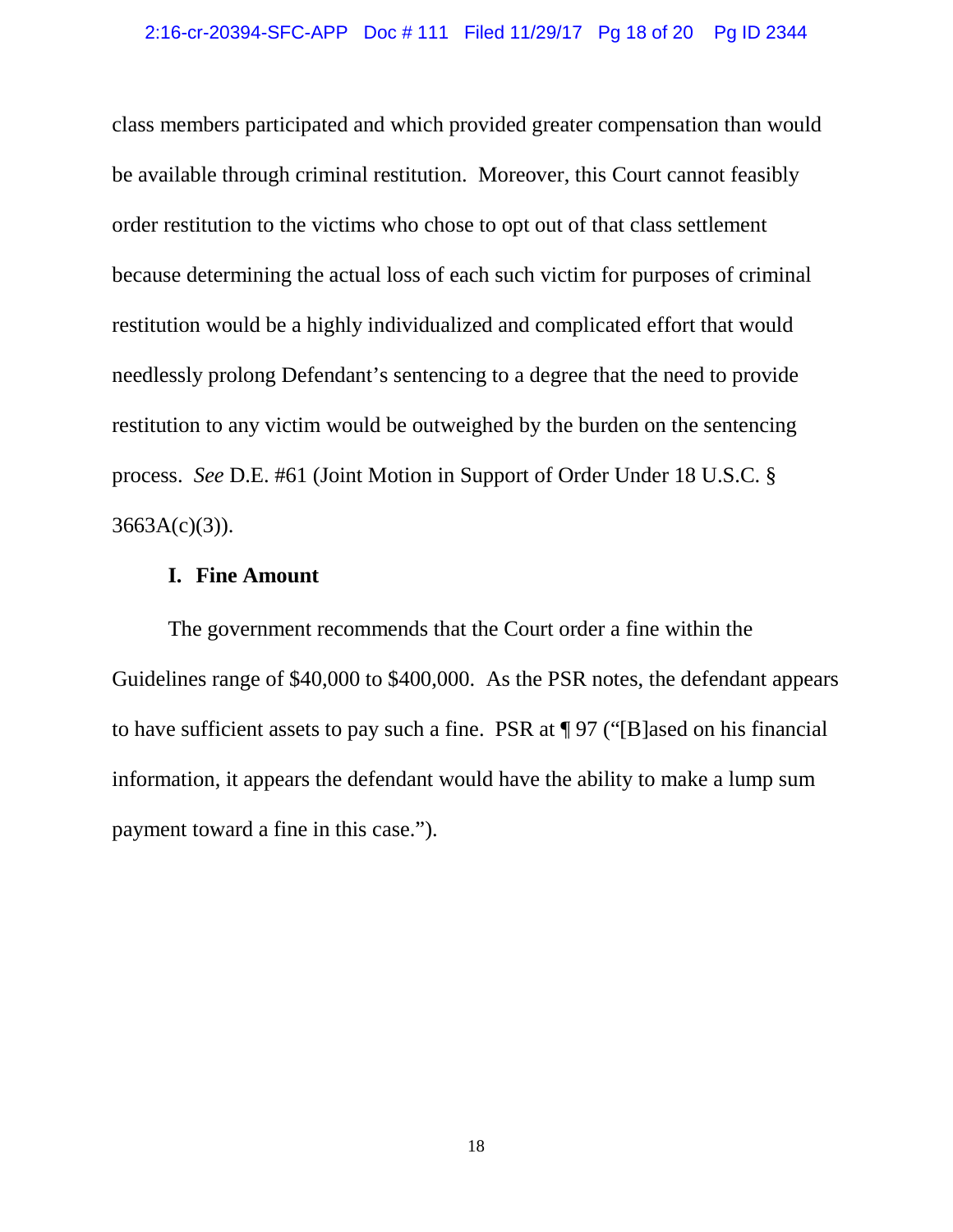2:16-cr-20394-SFC-APP Doc # 111 Filed 11/29/17 Pg 19 of 20 Pg ID 2345

## **CONCLUSION**

Based on the foregoing, the government recommends that the Court impose

a sentence of 84 months imprisonment, and a fine within the Guidelines range of

\$40,000 to \$400,000.

Respectfully submitted,

JEAN E. WILLIAMS

Department of Justice

Division

DANIEL L. LEMISCH Acting United States Attorney Eastern District of Michigan

/s/ John K. Neal Mark Chutkow Chief, Criminal Division John K. Neal Chief, White Collar Crimes Unit

SANDRA MOSER Acting Chief, Fraud Section Criminal Division Department of Justice

/s/ Benjamin D. Singer Benjamin D. Singer Deputy Chief David M. Fuhr Trial Attorney

Dated: November 29, 2017

/s/ Jennifer Leigh Blackwell Jennifer Leigh Blackwell Senior Trial Attorney

Environmental Crimes Section

Deputy Assistant Attorney General Environment and Natural Resources